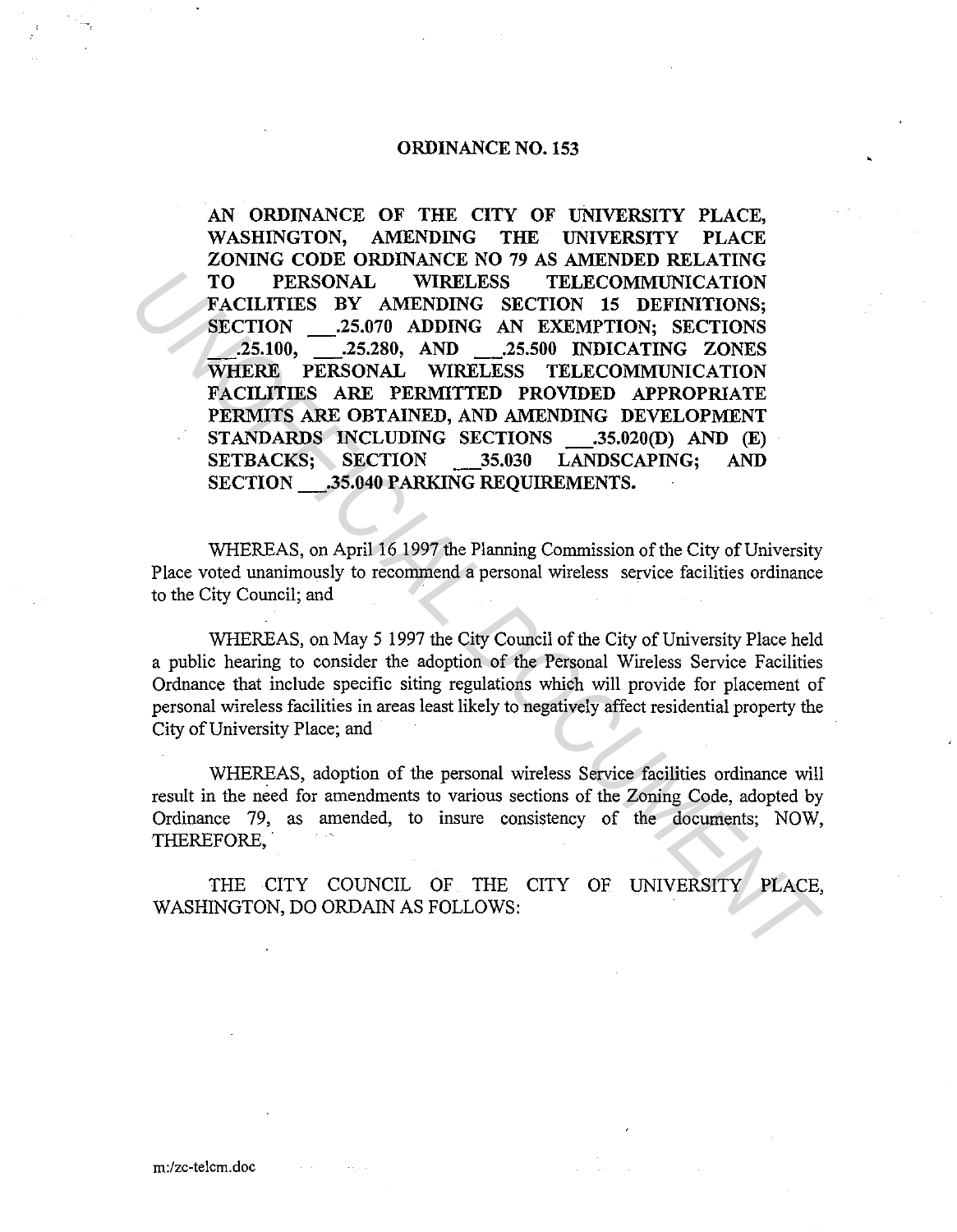Section 1. Definitions. Section 15, Definitions, of the Zoning Code is amended to delete the current definitions relating to cellular telecommunications facilities and add new definitions consistent with the Personal Wireless Service Facilities Ordinance, as follows:

Cellular Communication Facility, Attached, Attached Cellular Communication Facility means a cellular facility that is affixed to an existing structure. The existing structure, for example, an existing-building, tower, water tank, utility pole, etc., to which the Cellular Communications Facility is attached, is not considered a component of the Attached Cellular Communications Facility.

Cellular-Communication-Support-Structure. Cellular-Communication-Support Structure is the structure erected to support cellular communication antennas and connecting appurtenances. Support Structure types include, but are not limited to, monopoles, lattice towers, wood poles or guyed towers.

Mount means the structure or surface upon which personal wireless telecommunication facilities are mounted. There are three types of mounts: (i) Building mounted. A personal wireless service facility mount fixed to the roof or side of a building. (ii) Ground mounted. A personal wireless service facility mount fixed to the ground, such as a tower. (iii) Structure mounted. A personal wireless service facility fixed to a structure other than a building, such as light standards, utility poles, and bridges.

Personal wireless telecommunication facilities used in this Title, shall be defined in the same manner as in Title 47. United States Code, Section 332 (c)(7)(C), as they may be amended now or in the future and includes facilities for the transmission and reception of radio or microwave signals used for communication, cellular phone, personal communications services, enhanced specialized mobile radio, and any other wireless services licensed by the FCC and unlicensed wireless services.

Section 2. Exempted Uses .25.070 Uses Exempted From Chapter .25 is amended to modify subsection 7 as follows:

- Uses Exempted From Chapter 19.25. The provisions of Chapter 19.25 **B.** shall not apply to the following uses:
	- 7. Cable, fiber optic, or telephone transmission and distribution lines, poles and appurtenances (not including antennae or cellular transmission towers personal wireless telecommunication facilities - see Utilities Use Category);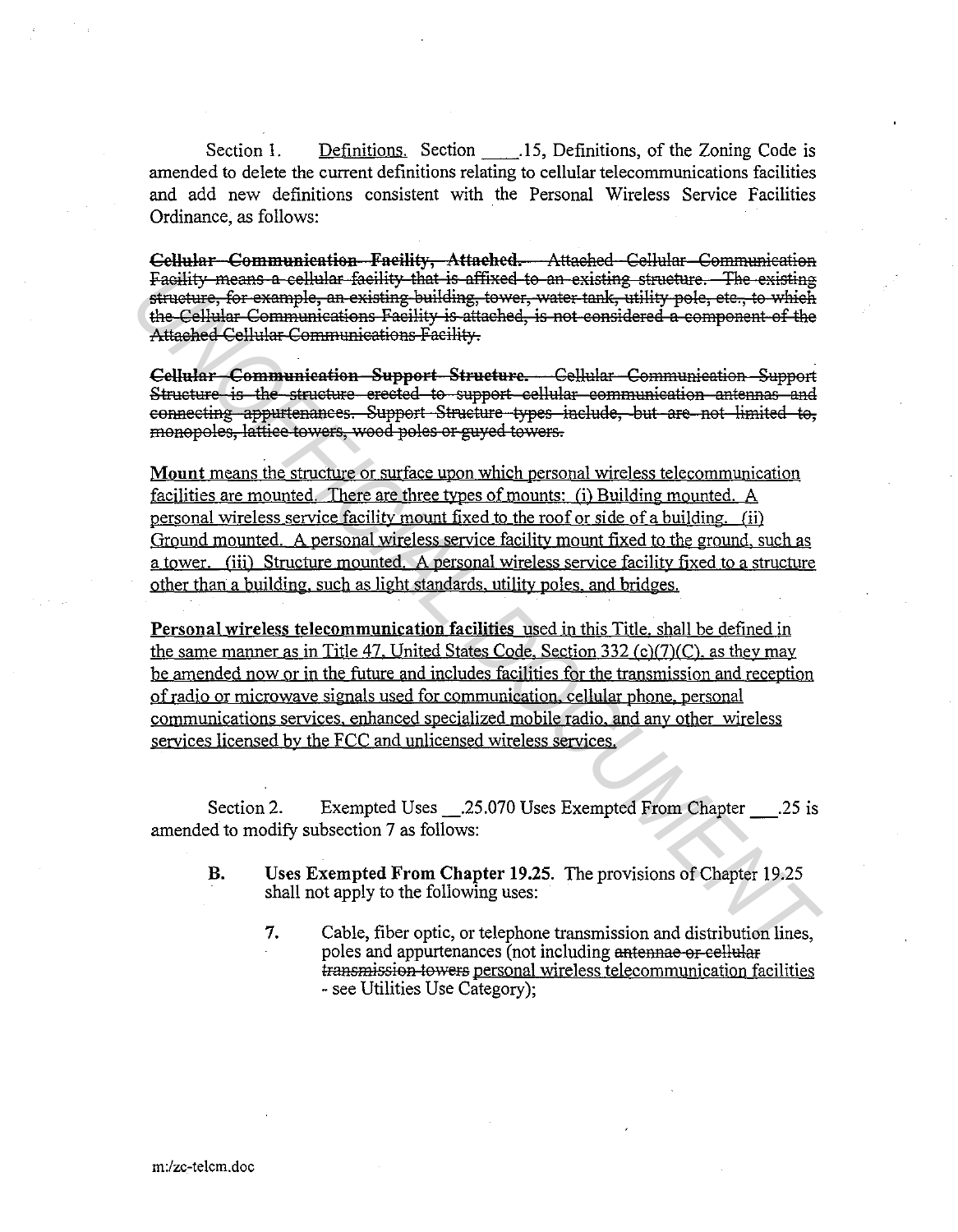Section 3. Zone Classifications and Use Tables Section \_.25.100, Subsection F, Zone Classifications Use Tables is amended to change a subtitle from Communication or Cellular Facilities to Personal Wireless Telecommunications Facilities and change the zones and permit requirements for Personal Wireless Telecommunication Facilities; as follows:

## (TABLE 2)

|                                                                                                           |                                                                                                                                                                              | <b>ZONE CLASSIFICATIONS</b>                                    |                                     |                                |                                                |                                  |
|-----------------------------------------------------------------------------------------------------------|------------------------------------------------------------------------------------------------------------------------------------------------------------------------------|----------------------------------------------------------------|-------------------------------------|--------------------------------|------------------------------------------------|----------------------------------|
|                                                                                                           | Employment<br>Center                                                                                                                                                         | <b>Urban</b><br><b>Urban Districts</b><br><b>Centers</b>       |                                     |                                | Urban<br><b>Residential</b>                    | Overlays                         |
| <b>Use Categories</b><br>and<br>Use Types                                                                 | Moderate<br><b>Intensity</b><br>Employment<br>Center                                                                                                                         | <b>Community</b><br>Center                                     | <b>Mixed Use</b><br><b>District</b> | High<br>Density<br>Residential | Moderate<br><b>Density</b><br>Single<br>Family | Lonestar<br><b>Study</b><br>Area |
|                                                                                                           | <b>MEC</b>                                                                                                                                                                   | CC <sub>1</sub>                                                | <b>MUD</b>                          | <b>HRD</b>                     | <b>MSF</b>                                     |                                  |
| <b>Utilities Use Category</b>                                                                             |                                                                                                                                                                              |                                                                |                                     |                                |                                                |                                  |
| Communication or                                                                                          | P1, 2, C3                                                                                                                                                                    | $P1 - C2, 3$                                                   | $P4$ $C2 - 3$                       | $P1 - C2, 3$                   | $P1 - C2, 3$                                   |                                  |
| Cellular<br>- Facilities and<br><b>Personal Wireless</b><br><b>Telecommunication</b><br><b>Facilities</b> | P1 A2 3, C4                                                                                                                                                                  | P1, A2 3, C4<br>PFP <sub>4</sub>                               | P1 A2 3<br>C4                       | $C1$ 2 3<br><b>PFP3 4</b>      | C123<br><b>PFP3 4</b>                          |                                  |
| Section 4.<br>.25.280                                                                                     | .25.280, is amended to modify Subsection A, Communications or Cellular Facilities<br>and levels of use as follows:<br>Utilities Use Category - Description Of Use Categories | Utilities Use Category - Description of Use Categories Section |                                     |                                |                                                |                                  |
|                                                                                                           | Utilities Use Category refers to facilities serving the public by means of an                                                                                                |                                                                |                                     |                                |                                                |                                  |

### .25.280 Utilities Use Category - Description Of Use Categories

A. Communication and <del>or Cellular</del> Personal wireless telecommunication facilities. Communication and  $\Theta$  Cellular Personal wireless telecommunication facilities Type refers to facilities used in the transmission of information by wire, radio, optical cable, electromagnetic or other similar means. Communication Facilities include central office switching units, unattended remote switching units, unattended telecommunications radio relay stations. eellular communication facility support structures Personal wireless telecommunication facilities include facilities for the transmission and reception of radio or microwave signals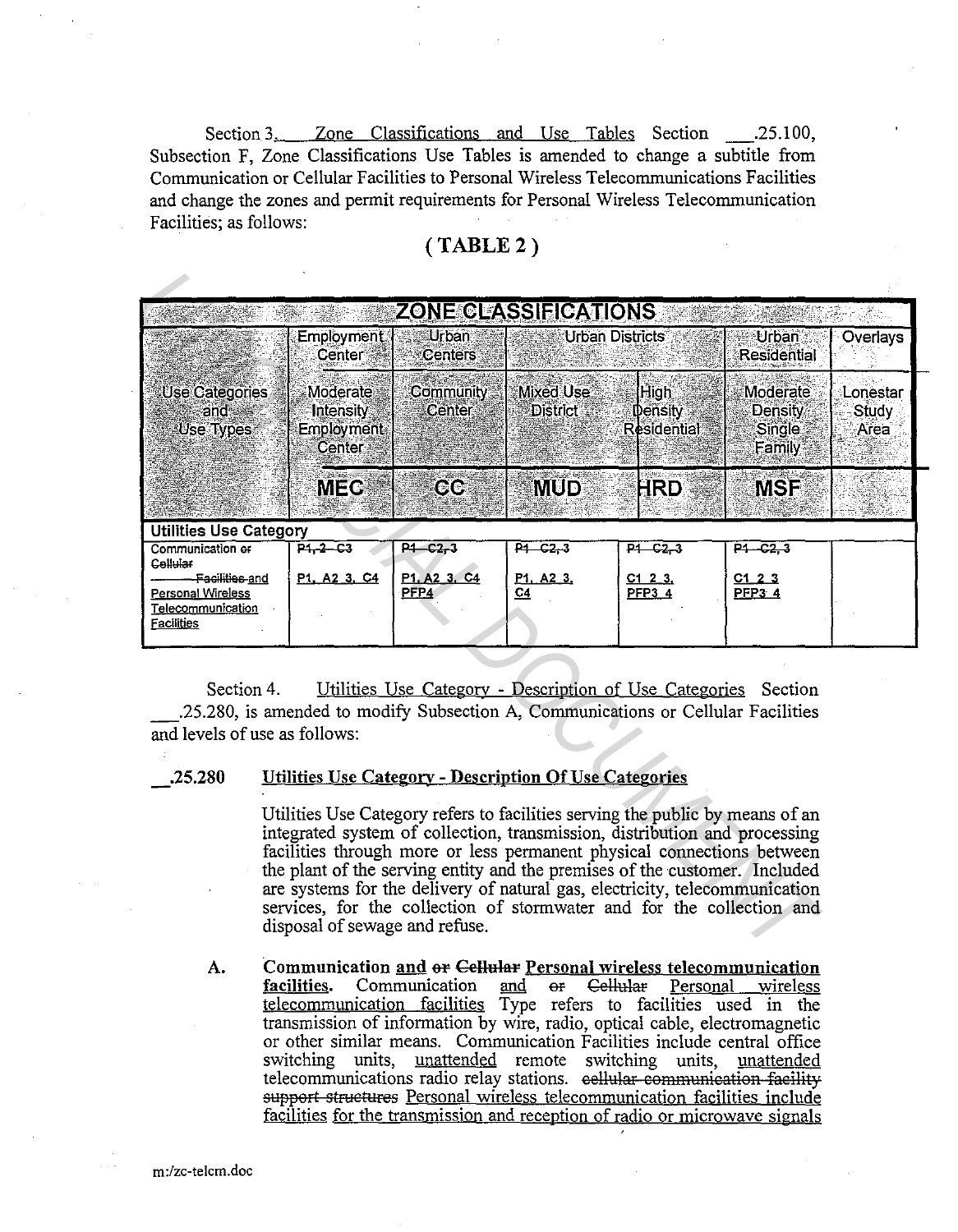used for communication, cellular phone, personal communications<br>services enhanced specialized mobile radio and any other wireless services, enhanced specialized mobile radio, and any other services licensed by the FCC and unlicensed wireless services.

**Level 1:** Building mounted wireless facilities Antennas or satellite dishes not exceeding 60 feet in height. structures not exceeding 2,500 square feet.

**Level 2:** Structure mounted wireless facilities Structures exceeding 2,500 square feet with or without antennas or satellite dishes not exceeding 60 feet in height.

Level 3: Towers 60 feet or less in height, unattended remote switching units and unattended telecommunications radio relay stations Antennas or satellite dishes over 60 feet in height with or without a structure of any size.

**Level 4** Towers oyer 60 feet and less than 110 feet in hieght and central office switching units.

Section 5. Temporary Uses/Temporary Housing Units Section .25.500 has been amended to add a provision for temporary personal wireless telecommunication facilities as follows:

4. A Temporary Personal Wireless Telecommunications Facility shall be permitted for a maximum of one week or during an emergency declared by the Citv.

Section 6. has been amended to add a new Subsection 11, Exemption for Personal Wireless Density and Dimension Section 35.020(D) Setback Standards Telecommunication Facilities as follows:

11. All personal wireless telecommunication towers shall comply with the minimum setback requirements of the area in which they are located in all zoning districts, unless there are unusual geographical limitations or other public policy considerations as determined in the sole and absolute discretion of the City. Such considerations shall include by way of illustration and not limitation, but are not limited to: **Example 2:** Sincture montred vireless fieldlines Structure and a space for wideous different or exactlife dishes not overceling with the system of the structure of the system of the system of the system of the system of t

Impact on adjacent properties:

b. Alternative sites for personal wireless facilities: and

The extend to which screening and camouflaging will mitigate the affects of the personal wireless telecommunication facilities.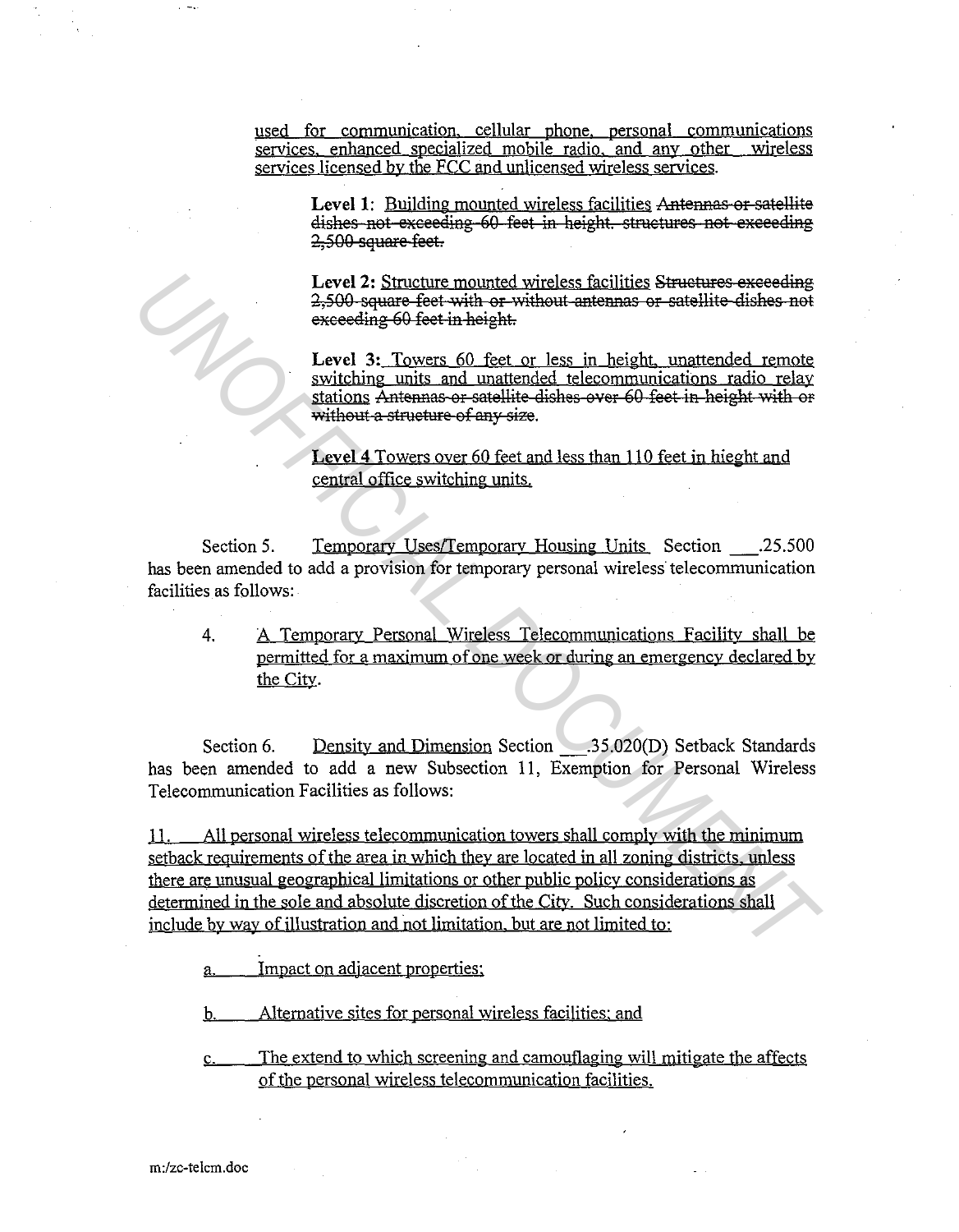The setback requirement may be waived if the antenna and antenna support structure are located in the City right-of-way.

Section 7. has been amended to add a new Subsection 2(c) regarding Personal Wireless Density and Dimension Section .35.020(E) Height Standards Telecommunication Facilities as follows:

c. Personal Wireless Telecommunication antenna may project no more than 16 feet above the roof line including parapets. Equipment buildings mounted on a roof shall have a finish similar to the exterior building walls. Equipment for roofmounted antenna may also be located within the building on which the antenna is mounted. Equipment buildings. antenna. and related equipment shall occupy no more than 25% of the total roof area of the building the facility is mounted on. which may vary in the City's sole discretion if co-location and an adequate screening structure is used. **Example Wireless Telecommunication antenna may project no more than 16 feet<br>above the cool line including paractis. Equipment for most<br>abell have a finish similar to the exterior building walls. Equipment for most<br>mounted** 

Section 8. Landscaping and Buffering Section .35.030, Requirements -Perimeter Landscape Buffering is amended to modify Table 2 changing footnote 3 for Personal Wireless Telecommunication Facilities as follows and shown in Exhibit A attached hereto.

3. For power lines. sewage pump stations and sewage lift stations only the vegetative screen or berm requirements of the L3 landscape level are required,  $35.030$ G.3.b.(1) or (2). No canopy vegetation or minimum screen width is required, 35.030 G.3.b.(3) and (4). For Personal Wireless Telecommunication Facilities refer to Ordinance No.

Section 9. Landscaping and Buffering Section .35.030, Requirements -Landscaping and Public right-of-way is amended to add a new Subsection 4, relating to Personal Wireless Telecommunication Facilities, as follows:

4. Telecommunication facilities located in the rights of ways shall be subject to the provisions of City of University Place Public Work Standards Ordinance Personal wireless telecommunication facilities in the rights-of-ways shall be on existing utility poles or made to blend in with existing utility poles. Equipment storage buildings shall meet the required setbacks and landscaping requirements of Ordinance

Section 10. Loading Area Requirements and Offstreet Parking Section \_.35.040, Subsection I, Parking Spaces Required for Particular Uses is amended to add parking requirements for Unattended Personal Wireless Telecommunication Facilities, as follows: